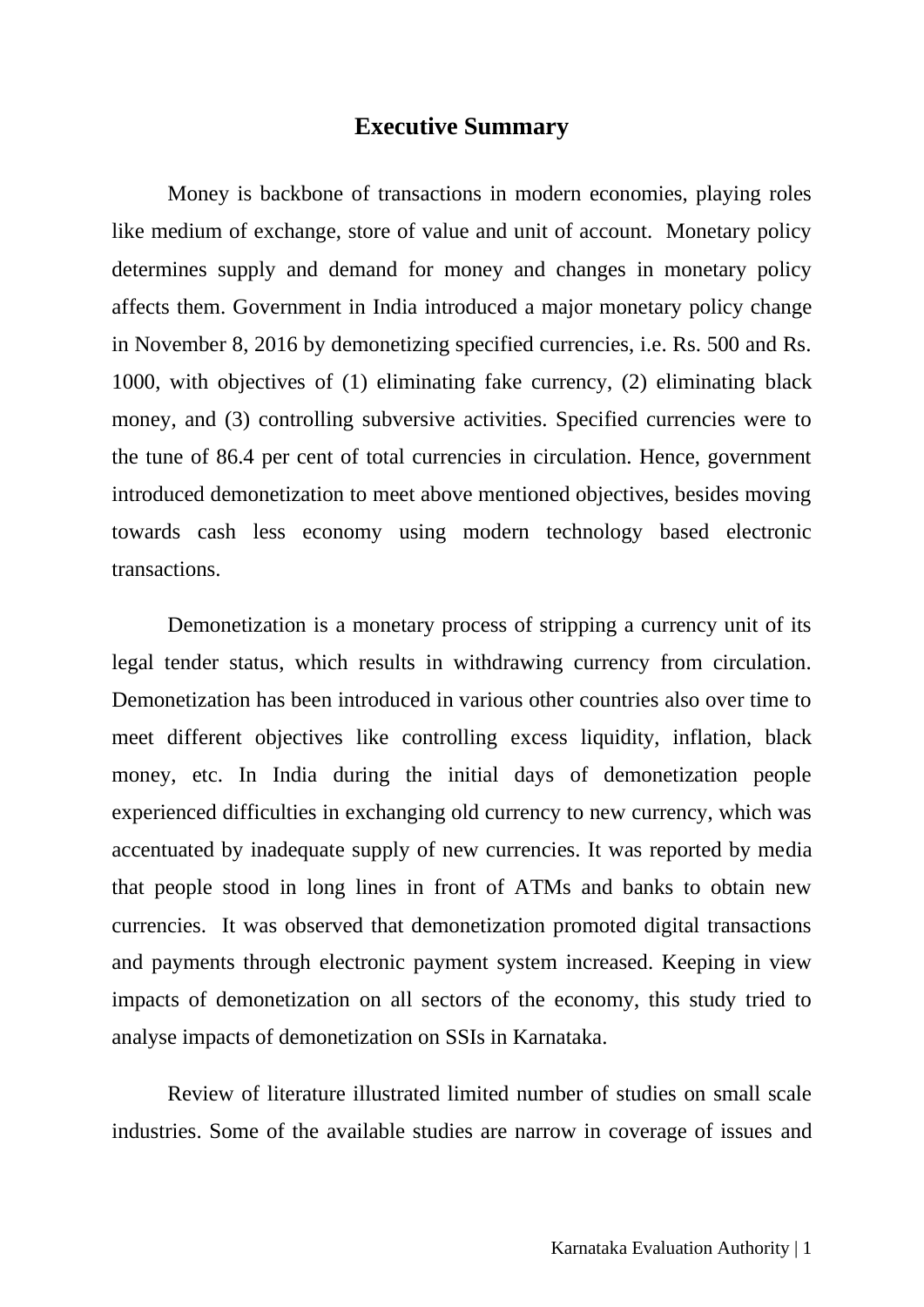samples. Hence, this study tried to fill this gap on impacts of demonetization on SSIs.

This study has been conducted in Karnataka, which has 3.82 lakh SSI units employing 22.77 lakh people. Objectives of the study were to understand need and context for demonetization in India, study revenue of SSIs, examine impacts demonetization on production, sale and employment during demonetization. This study is limited to SSIs in Karnataka only and the reference period is April 2016 to May 2017 and used both secondary and primary data. Primary data were collected from study districts Bangalore Urban and Kalaburgi, respectively representing urban and rural areas, canvassing structured schedules among 235 SSI units.

Small scale industries in India have been renamed as micro, small and medium enterprises and been classified on the basis investment in manufacturing and service sectors. Among 634 lakh units, large number of MSMEs are micro units at 630.52 lakh, where Uttar Pradesh and West Bengal have large number of MSMEs and Karnataka has over 38 lakh units.

Karnataka is an important industrial state promoting high technology based, capital intensive and knowledge based industries. MSMEs constitute a significant place in Karnataka, with over 4.8 lakh registered units employing over 28 lakh people during 2014.

The study observed that Karnataka has 13959 factories, including readymade garments, textiles, chemical and engineering employing over 15 lakh people. Bangalore Urban district has over 43 per cent of factories, while it is around 1 per cent in Kalaburgi. Karnataka has 176 industrial estates thus encouraging industrial growth. The state has 3.82 lakh SSI units providing employment for 22.77 lakh people, out of which Bangalore Urban district has largest share.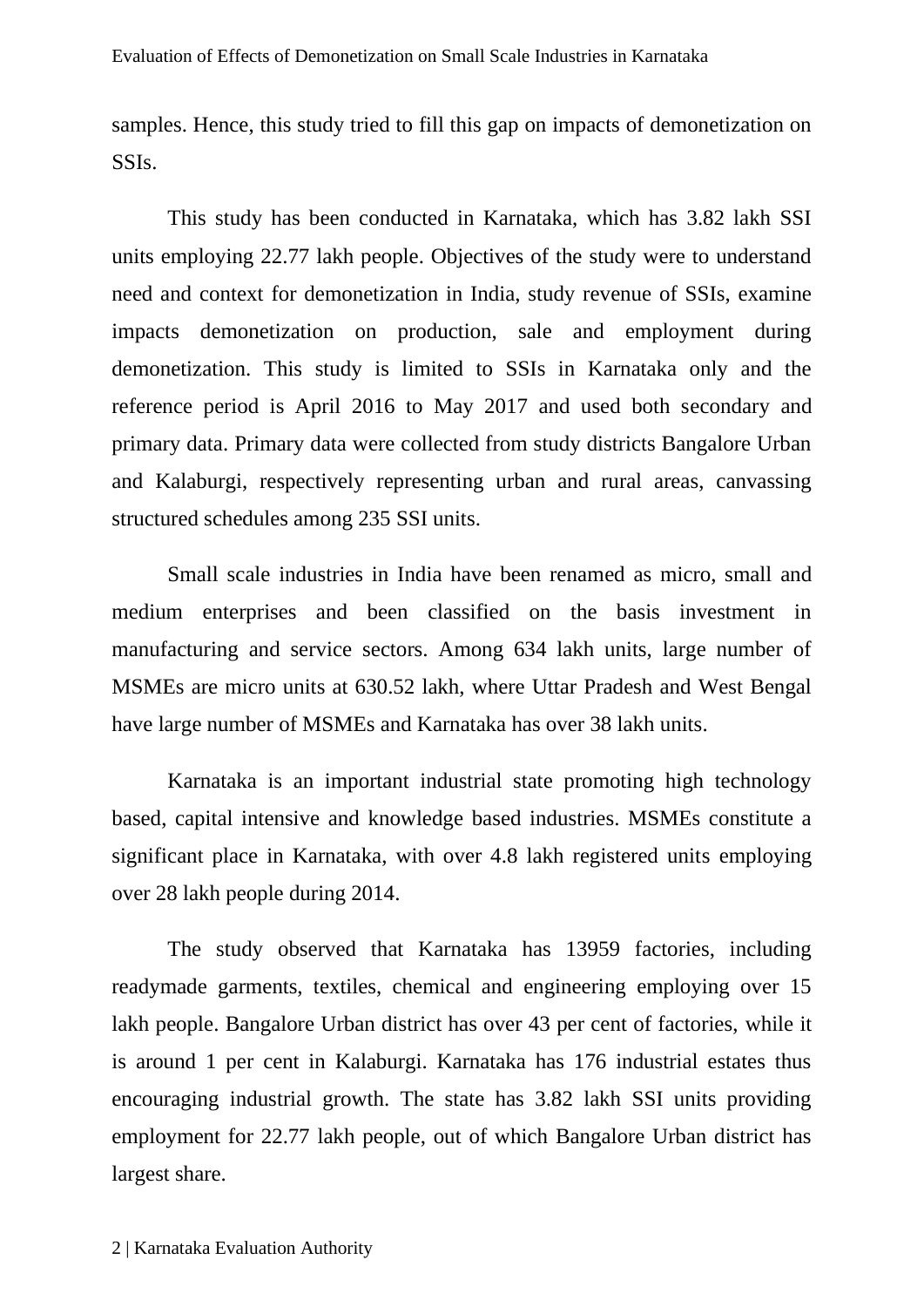Large number of MSMEs, 62 per cent, in the study area were established during the period 2001-10, which might be due to changes in industrial policies to capture opportunities provided by economic reforms. Majority of SSIs (84 per cent) under study had markets in few districts around their location, which indicates SSIs meeting local demands. Establishment cost of SSIs was on an average over Rs. 1.5 crores from both districts together, indicating large number units in the category of small scale industries according to the MSME classification. Average revenue of SSIs declined from Rs. 5.16 crores in 2011 – 12 to Rs. 4.41 crores in  $2016 - 17$ , due to reduction in demand, lack of financial support, increased competition were factors as expressed by entrepreneurs.

Demonetization was an unexpected move by the government as opined by 93 per cent of respondents and electronic media like television are major medium of communication about demonetization. SSIs faced problems in day to day transactions due to reduction in cash availability, which affected salary payment (26 per cent of SSIs) to employees, purchasing of raw materials (6 per cent), etc. The impact was more in rural areas as observed in Kalaburgi district. Entrepreneurs adopted measures like using cash in hand (14 per cent) to borrow loan to meet their requirements of cash and cash usage is more in Bangalore than Kalaburgi.

Large proportion of entrepreneurs (22 per cent) faced problems while transacting with banks, but the point to be noted is that even 22 per cent is not a small proportion as they have faced problems with banks during demonetization.

Demonetization process adversely affected production of SSIs (25 per cent) and it was more (70 per cent) in Kalaburgi, which experienced decline in production. Further, sales in 25 per cent of SSIs reduced during demonetization due to declined production and also non-availability of cash. The reduction was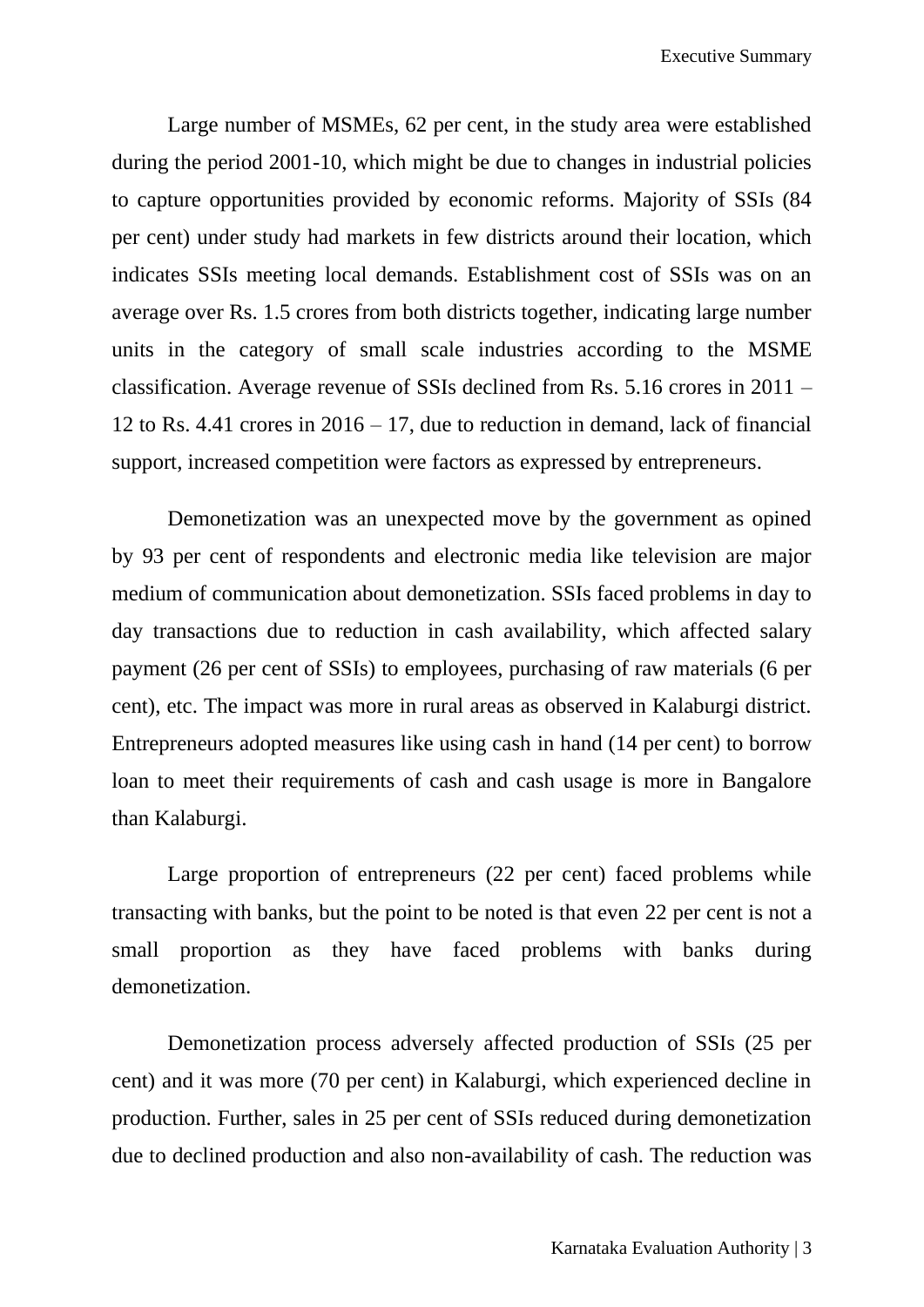more in rural areas (Kalaburgi – 70 per cent of SSIs). The average revenue also fell sharply during demonetization, from Rs 484.6 lakh in October 2016 and declined to Rs. 379.67 lakh in November 2016. The study reveals that demonetization created negative impacts on production, sales and revenue of SSIs.

On employment side demonetization impacted adversely on temporary job workers (14 per cent of SSIs) as entrepreneurs had to stop engaging temporary workers due to non-availability of cash. Loss of temporary employment is high in Kalaburgi district (40 per cent), which shows vulnerability of rural less skilled labourers during sudden shocks. The study observed relatively large number of entrepreneurs (34 per cent) opining demonetization as not a good move as it adversely affected production and revenue of SSIs.

Demonetization affected private money lenders and this in turn affected SSI owners also, explaining the need to strengthen financial system to meet needs of SSIs. Further, SSIs which function on job work basis suffered more as most of them deal in cash. Impact of demonetization was more on recently started firms due to non-availability of money. Entrepreneurs faced problem to pay for their staff and hence some of them relieved their daily wage labourers. Overall, entrepreneurs felt that sudden implementation of demonetization created confusion and problems while severely affecting their business.

Findings of this short term study on impacts of demonetization on SSIs leads to the following policy suggestions.

Demonetization has promoted use of electronic payment system, hence monetary literacy, in terms of reducing cash usage in transactions and adopting electronic methods of payments may be promoted.